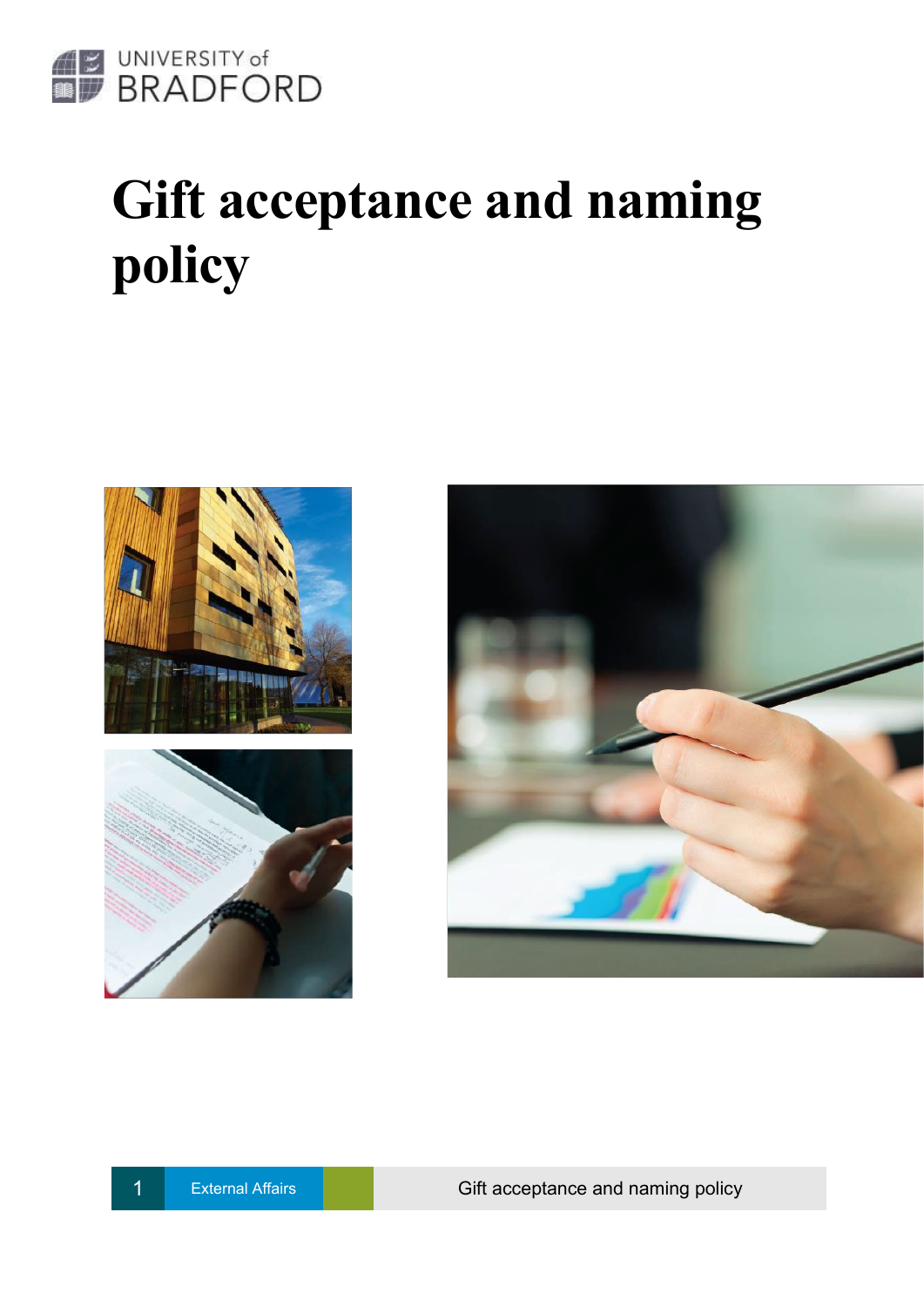

## **Version Control**

| <b>Policy Name:</b>                                                              | Gift acceptance and naming policy                                                      |  |
|----------------------------------------------------------------------------------|----------------------------------------------------------------------------------------|--|
| Owner                                                                            | Associate Director, Engagement, Alumni and<br>Development, Engagement and Partnerships |  |
| Author                                                                           | Development Manager, Alumni and Development                                            |  |
| Approved by:                                                                     | <b>Executive Board</b>                                                                 |  |
| Date of Approval of this Version                                                 | 6 May 2020                                                                             |  |
| <b>Next Review Date:</b>                                                         | February 2021                                                                          |  |
| <b>Version Number:</b>                                                           | 1.0                                                                                    |  |
| Applicable Statutory, Legal or<br><b>National Best Practice</b><br>Requirements: | <b>Charities Act 1993</b><br>Fundraising Regulator's Fundraising Code of Practice      |  |
| <b>Equality Impact Assessment</b><br><b>Completion Date:</b>                     | 6 February 2020                                                                        |  |
| Data Protection Impact Assessment 10 February 2020<br><b>Completion Date:</b>    |                                                                                        |  |

This document can only be considered valid when viewed via the University website. If thisdocument is printed into hard copy or saved to another location, you must check that the versionnumber on your copy matches that of the one on the University website. Approved documents are valid for use after their approval date and remain in force beyond any expiry of their review date until a new version is available.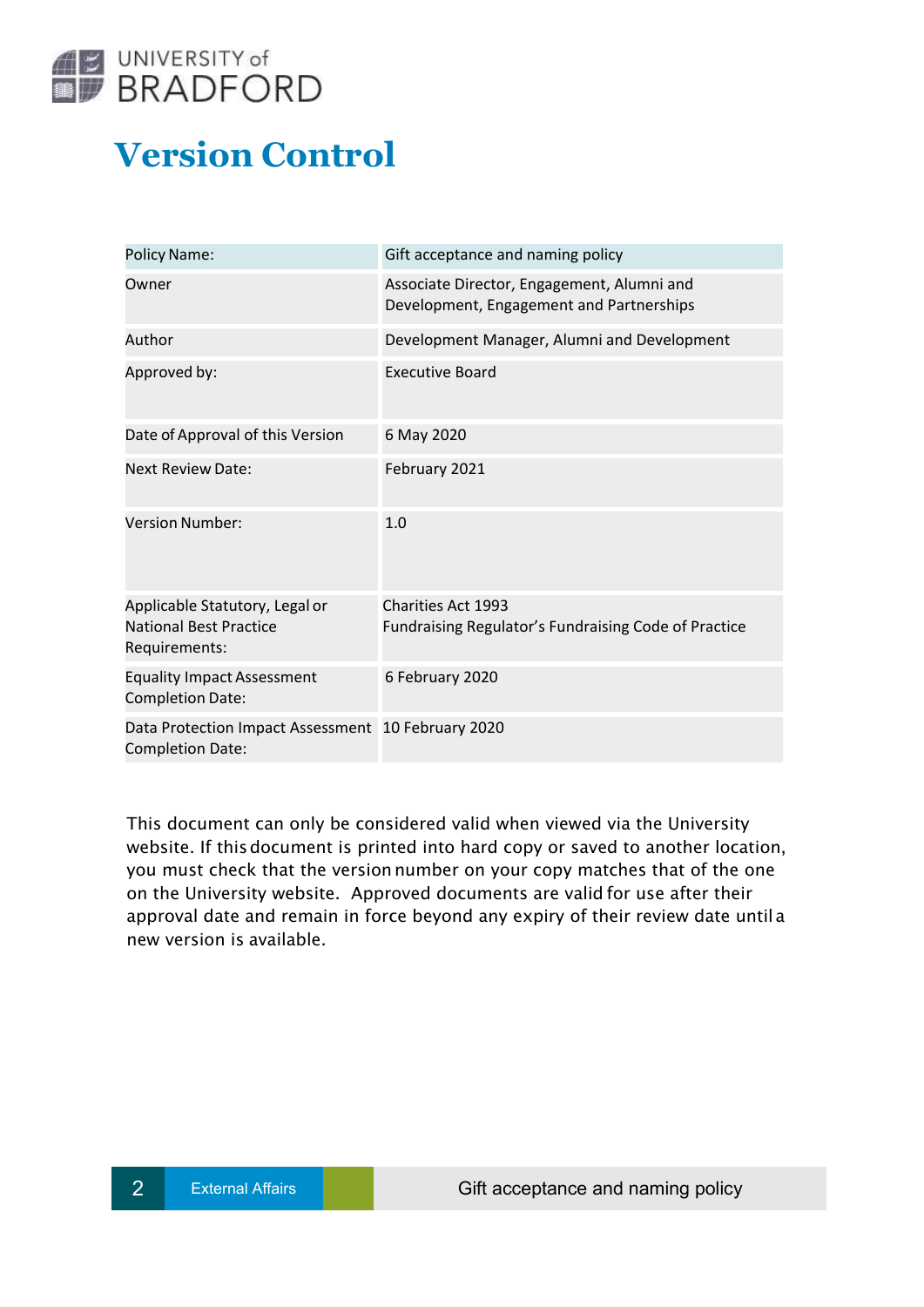

## **Contents**

| $2^{\circ}$ |  |
|-------------|--|
|             |  |
|             |  |
|             |  |
|             |  |
|             |  |
|             |  |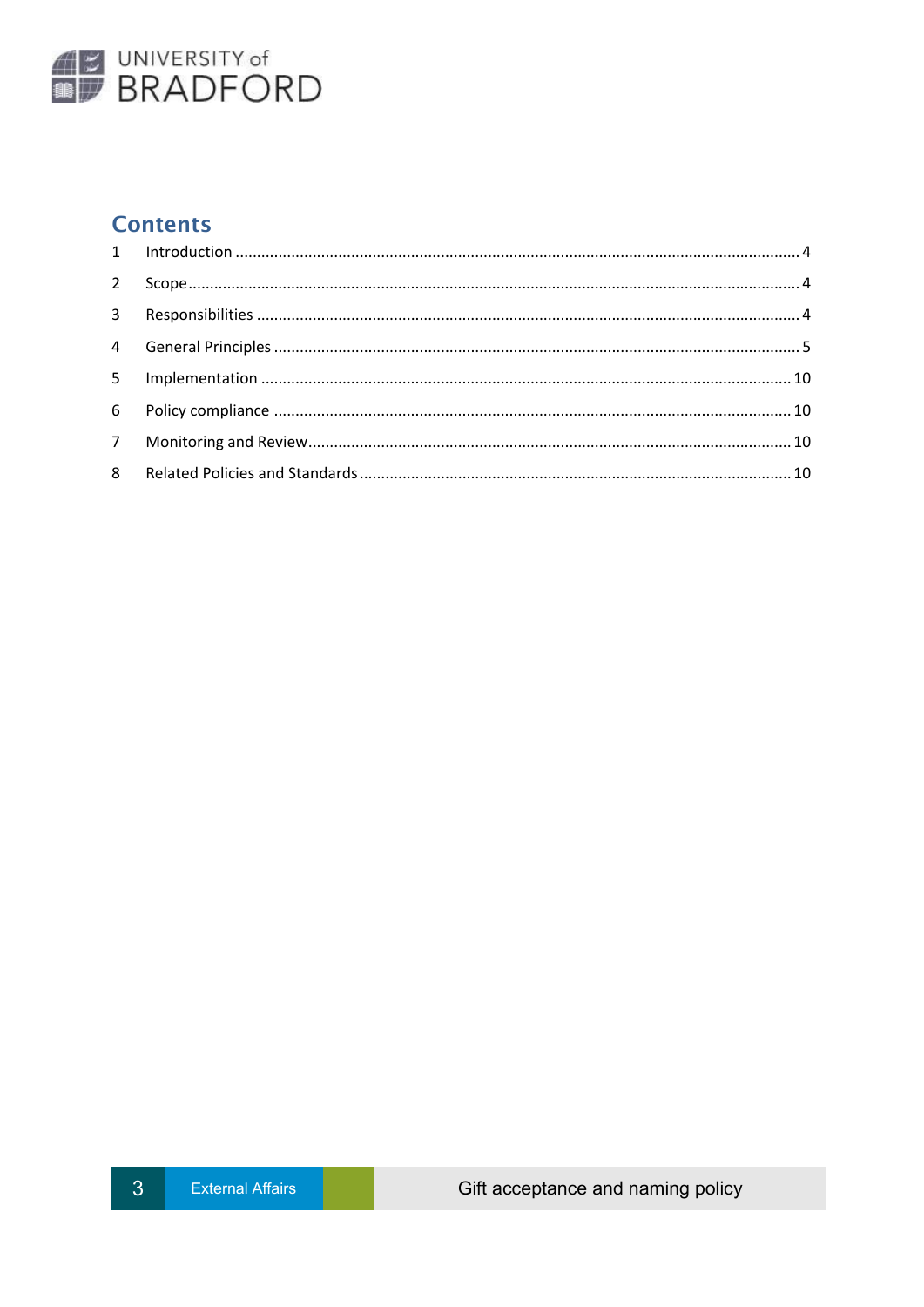

## <span id="page-3-0"></span>**1 Introduction**

- 1.1 This document sets out the University's gift acceptance and naming policy in relation to the solicitation and acceptance of philanthropic donations.
- 1.2 Ultimate responsibility for the acceptance or otherwise of gifts to the University rests with University Ethics Committee and Council.
- 1.3 As an exempt charity included in Schedule 3 to the Charities Act 2011, the University has a responsibility to ensure that the processes of securing and receiving funds is to support the mission and aims of the University and these processes do not compromise its integrity, the trust of its supporters or its commitment to students, staff and communities that it serves.

## <span id="page-3-1"></span>**2 Scope**

- 2.1 This policy is intended for University staff and prospective donors and their advisers, providing assurance that all donors are treated equitably. The University actively encourages philanthropic support, in line with its charitable status, and views establishing such support as a key element in being able to fulfil its mission.
- 2.2 The policy applies to all philanthropic donations and gifts with a monetary value and non-monetary gifts in kind.
- 2.3 This policy does not cover accepting personal gifts. Guidance for University staff in relation to accepting personal gifts can be found in the Entertaining, Hospitality and Gifts Policy.

## <span id="page-3-2"></span>**3 Responsibilities**

- 3.1 Part of the Directorate of External Affairs, the Alumni and Development team are responsible for operating a framework to enable gifts to be accepted. They work to build relationships with potential donors and effectively steward and thank all donors to the University.
- 3.2 All actual or potential gifts to the University must be notified to the Associate Director, Engagement, Alumni and Development at the earliest opportunity. In any event, members of staff must not solicit a gift – or accept an unsolicited gift – without reference to the process of accepting and recording a gift highlighted below in 4.4.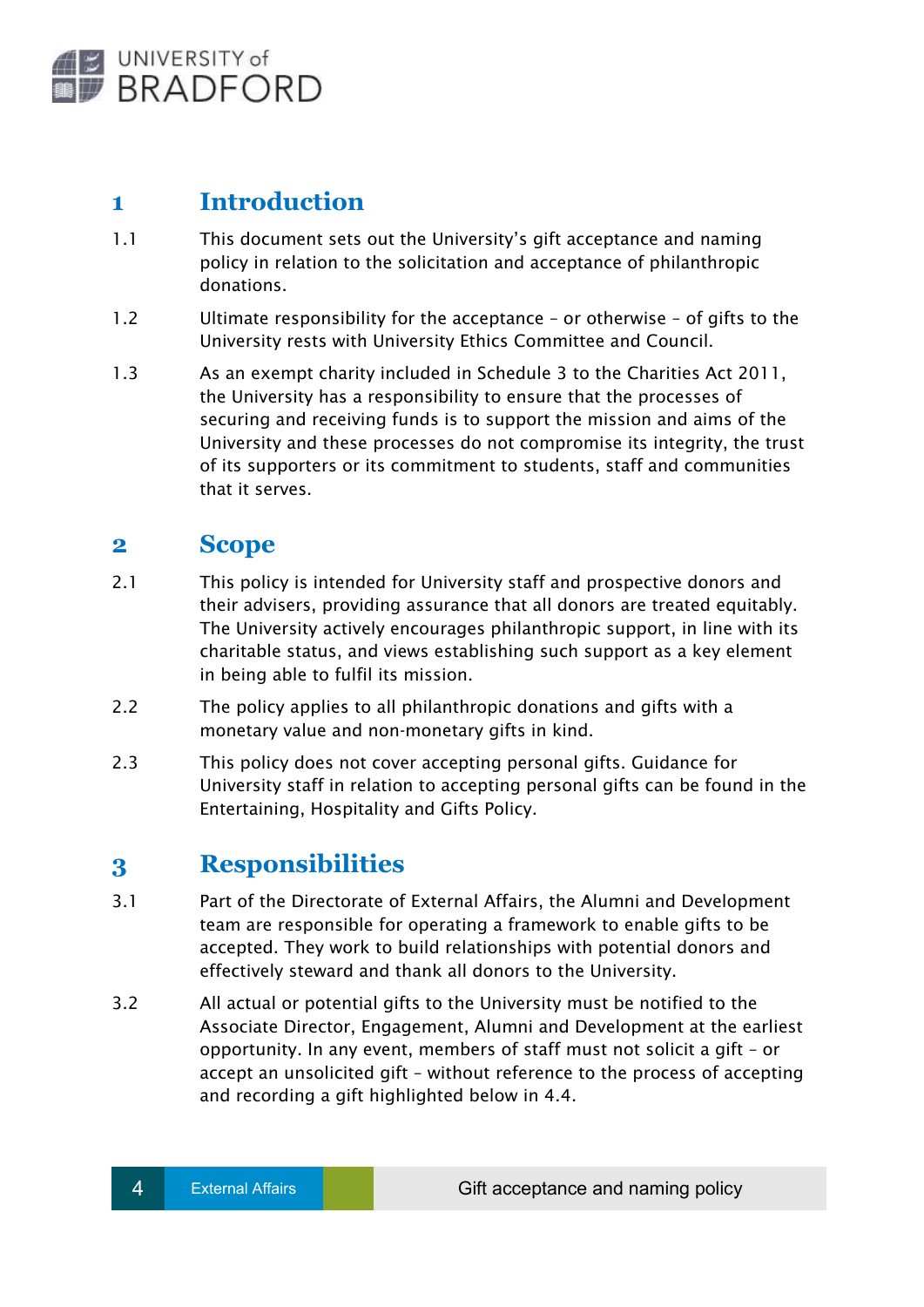

## <span id="page-4-0"></span>**4 General principles/Policy statements**

#### 4.1 Gift Acceptance Principle

- 4.1.1 The University will only accept philanthropic donations based on the following ethical principles:
	- That the gift is consistent with the University mission, values, strategic goals.
	- There is no conflict with the interests of the University or the potential to expose the University to financial or legal liability.
	- The gift will not restrict academic freedom or compromise academic integrity but rather allows for impartial and independent teaching and research; both parties must accept this.
	- International conventions that bear on human rights will not be violated.
	- Political, religious and commercial influence does not threaten or compromise the University or its values.
- 4.1.2 The University will not accept philanthropic donations where:
	- The University has reason to believe that the funds may have been illegally or unethically obtained.
	- Acceptance may damage the reputation of the University.
- 4.1.3 The University will not accept philanthropic donations if the terms of accepting the proposed donation will:
	- Require any illegal action on the part of the University.
	- **Harm the University's relationship with its students, staff,** benefactors, partners, funders, local community or other external stakeholders.
	- Fail to meet the requirements of the The Equality Act 2010.
	- Be too difficult or expensive to administer, could create unacceptable liability or future expense.
	- Create an unacceptable conflict of interest.
	- Conflict with the Anti-Bribery and Corruption Policy.
- 4.1.4 The University will not ordinarily accept philanthropic donations from organisations that:
	- Manufacture and sell armaments to military regimes.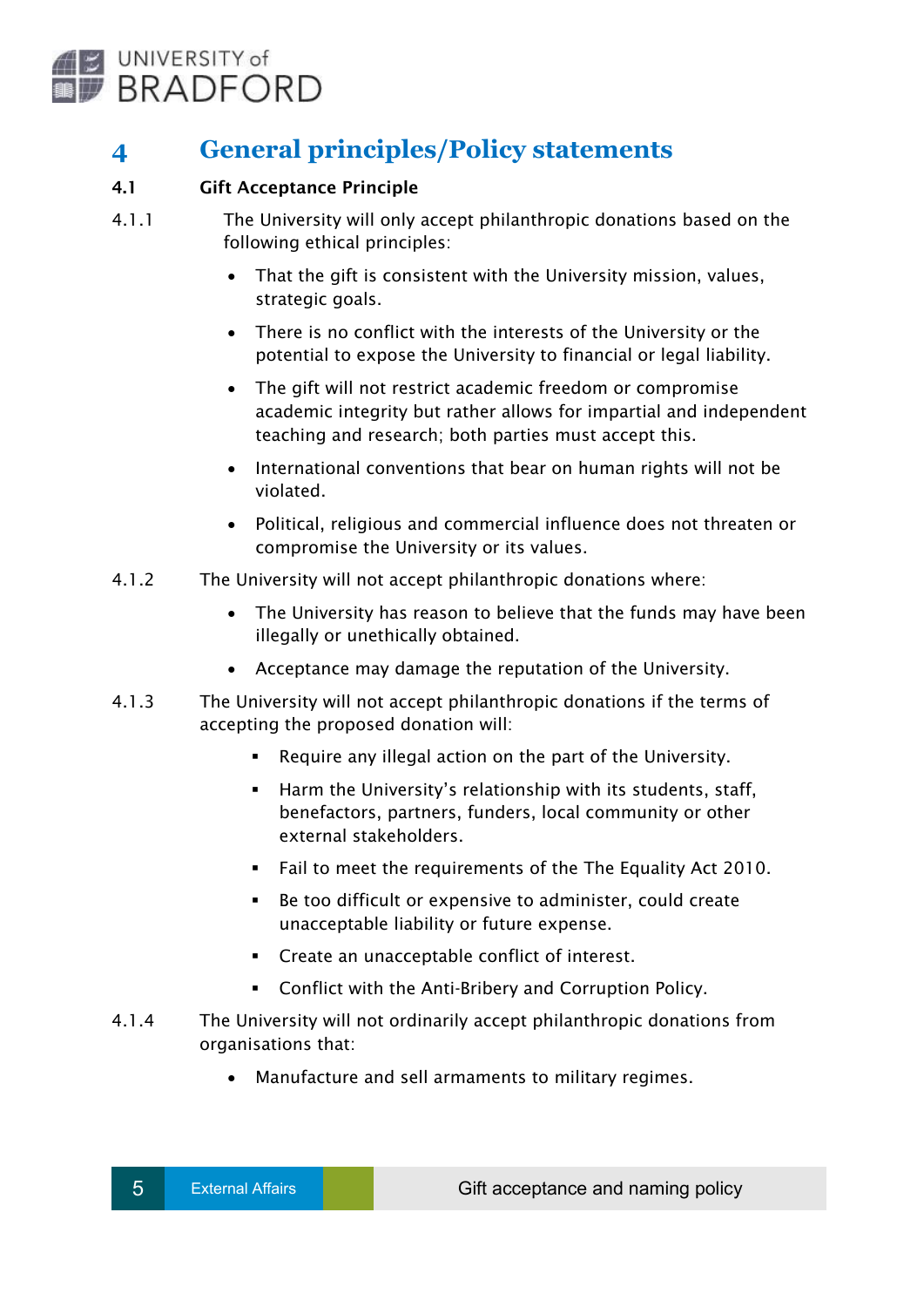

- Produce or derive their turnover directly from the manufacturing of tobacco
- That are clearly involved in the pornographic materials or adult entertainment services.
- 4.1.5 The acceptance of all gifts will be done so in reference to the University's Long-Term Investment Policy and in accordance with its Ethical Framework.
- 4.1.6 The University will undertake due diligence to ensure it is aware of the true source of the funding for each philanthropic donation. This will be done with reference to the University's Anti Money Laundering policy and Due Diligence Framework.

#### 4.2 Due Diligence

- 4.2.1 Systematic due diligence checks are undertaken and recorded for all proposed gifts including single and multiple gifts from a single donor or source. A variety of sources will be used to screen the prospective donor, in line with the University's Due Diligence Framework and be proportionate to the size of the gift.
- 4.2.2 In line with agreed Due Diligence procedures which are proportionate to the size of the gift, an assessment will be made to ensure that all gifts are accepted in accordance with the University's Equality and Diversity policy.
- 4.2.3 The due diligence report will be stored against the donors record in the appropriate database.

#### 4.3 Repayment of donations

- 4.3.1 Donations will not normally be returned.
- 4.3.2 Should it come to light that the donor lacked the capacity to make the decision to donate, the University will return the money to the source or bank account from which it came.
- 4.3.3 Should it come to light that, in spite of due diligence carried out, the University has accepted a gift resulting from a crime or money laundering, or from a donor who presents a significant reputational risk to the University, legal advice will be sought prior to the appropriate action being taken.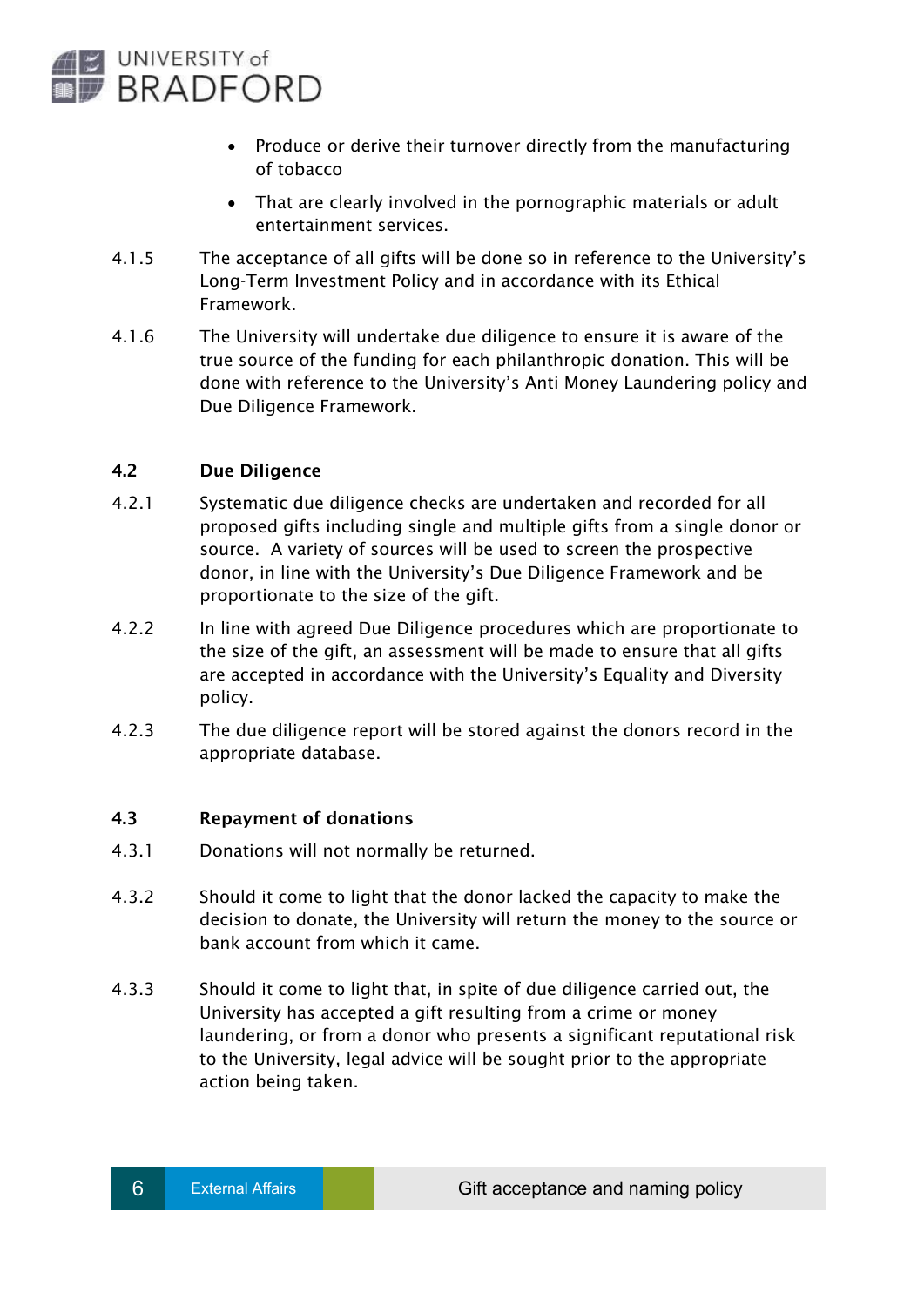

- 4.3.4 Where a change in circumstances prompts a donor to request the repayment of all or part of a donation, the final decision will rest with the Vice Chancellor.
- 4.3.5 In order to preclude claims for a refund of donations in the case of a failed appeal, all appeals, fundraising websites, donor agreements and lists of terms and conditions must specify that, should it prove impossible to fulfil its intended purpose of a gift, the University will endeavour to find a closely related purpose. The donor will be consulted in the case of a major gift, but the University reserves the right to use any donation for its general charitable purpose where this cannot be done.
- 4.3.6 Ethics Committee will be made aware of any returned gifts in line with the gift acceptance thresholds outlined in 4.4.1.

#### 4.4 Process of Accepting and Recording a Gift

4.4.1 The following individuals/committees will approve the acceptance of a gift subject to approved due diligence reports:

| £2,000 - £25,000  | Associate Director, Engagement, Alumni and<br>Development                       |  |
|-------------------|---------------------------------------------------------------------------------|--|
| £25,000 - £50,000 | Vice-Chancellor or other Executive Board<br>member nominated by Vice-Chancellor |  |
| £50,000 +         | <b>University Ethics Committee</b>                                              |  |
| £500,000 +        | University Ethics Committee and Council                                         |  |

- 4.4.2 The above thresholds will also apply to multiple gifts from a single source amounting to the upper threshold within a 12-month period.
- 4.4.3 In any circumstances where due diligence identifies any potential ethical or reputational issues for the University, the Associate Director, Engagement, Alumni and Development will consult with the Ethics Committee.
- 4.4.4 All gifts of £2,000 and above will be recorded in a Gift Agreement, which will be signed by the donor and a University representative in line with the approval thresholds.

#### 4.5 Naming Gifts

4.5.2 For some donations, especially substantial gifts, the University may wish to recognise the donor's contribution through naming an asset after them. Such assets include; buildings, spaces within buildings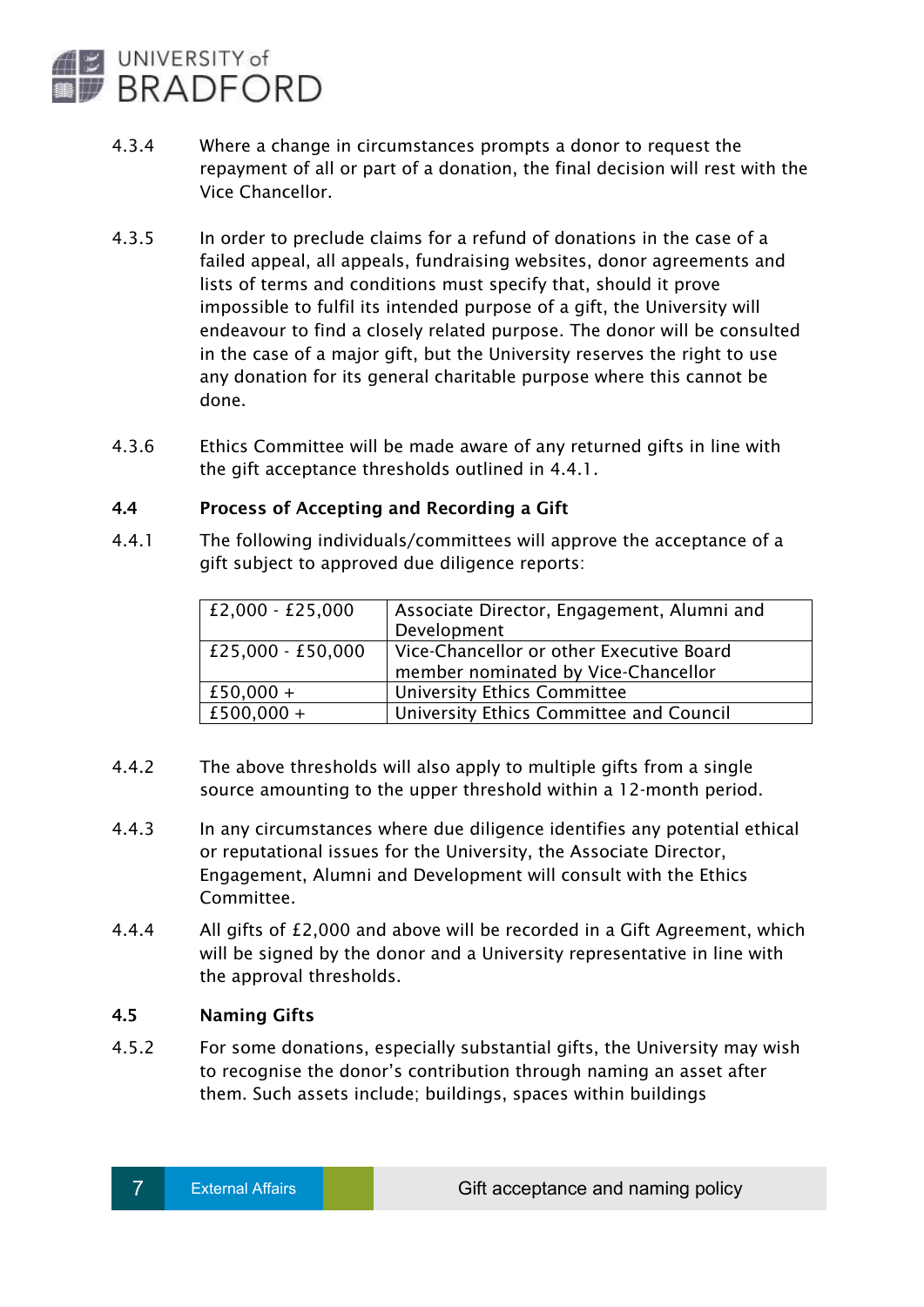

(laboratory), outdoor spaces, endowed academic posts, public lectures, student scholarships or student prizes.

#### 4.5.3 Terms of Naming

- The naming of the given asset continues for the duration of the donation, or a specified time period. In some cases, this will be time-limited such as a fixed contribution to several scholarships. The term of an endowment may be in perpetuity but since this can never be guaranteed, specified periods of time for naming an endowment will be agreed. Clear and transparent discussions with the donor or their representatives will take place if a change to purpose of the original donation is proposed and the Gift Agreement will be modified to reflect this.
- The period of recognition will be specified in the Gift Agreement. At the end of the term, the donor may wish to extend the gift and continue with their naming right should this be mutually agreed and outlined in a new gift agreement.
- 4.5.4 The donor may be given the right to be consulted about the naming of adjacent or contained facilities, but not to veto it.
- 4.5.5 Threshold guidelines for naming assets

Naming assets after donors requires a minimum donation towards the full costs of the asset. Guideline thresholds for assets are set out below, but each case will be considered on its merits. This is particularly the case for tangible assets such as the construction of buildings and the refurbishment of buildings.

| <b>Asset</b>               | Proposed<br><b>Threshold</b> | <b>Further Information</b>                                                                                                                                                                                                                                                                                                     |
|----------------------------|------------------------------|--------------------------------------------------------------------------------------------------------------------------------------------------------------------------------------------------------------------------------------------------------------------------------------------------------------------------------|
| <b>Building</b>            | 30%                          | Contribution to the construction<br>of the building.                                                                                                                                                                                                                                                                           |
| Facility within a building | 30%                          | Contribution to the construction<br>and fit out of a facility within a<br>building, such as a laboratory,<br>floor or wing of a building.                                                                                                                                                                                      |
| Endowed academic post      | 25%-50%                      | Full costs of the post's salary are<br>required and must include<br>staffing on-costs as well a small<br>budget for expenses. For a senior<br>role such as a Chair or Professor,<br>often a part-time administrator is<br>also required and must be costed<br>in. For all time-limited and in<br>perpetuity endowed posts, the |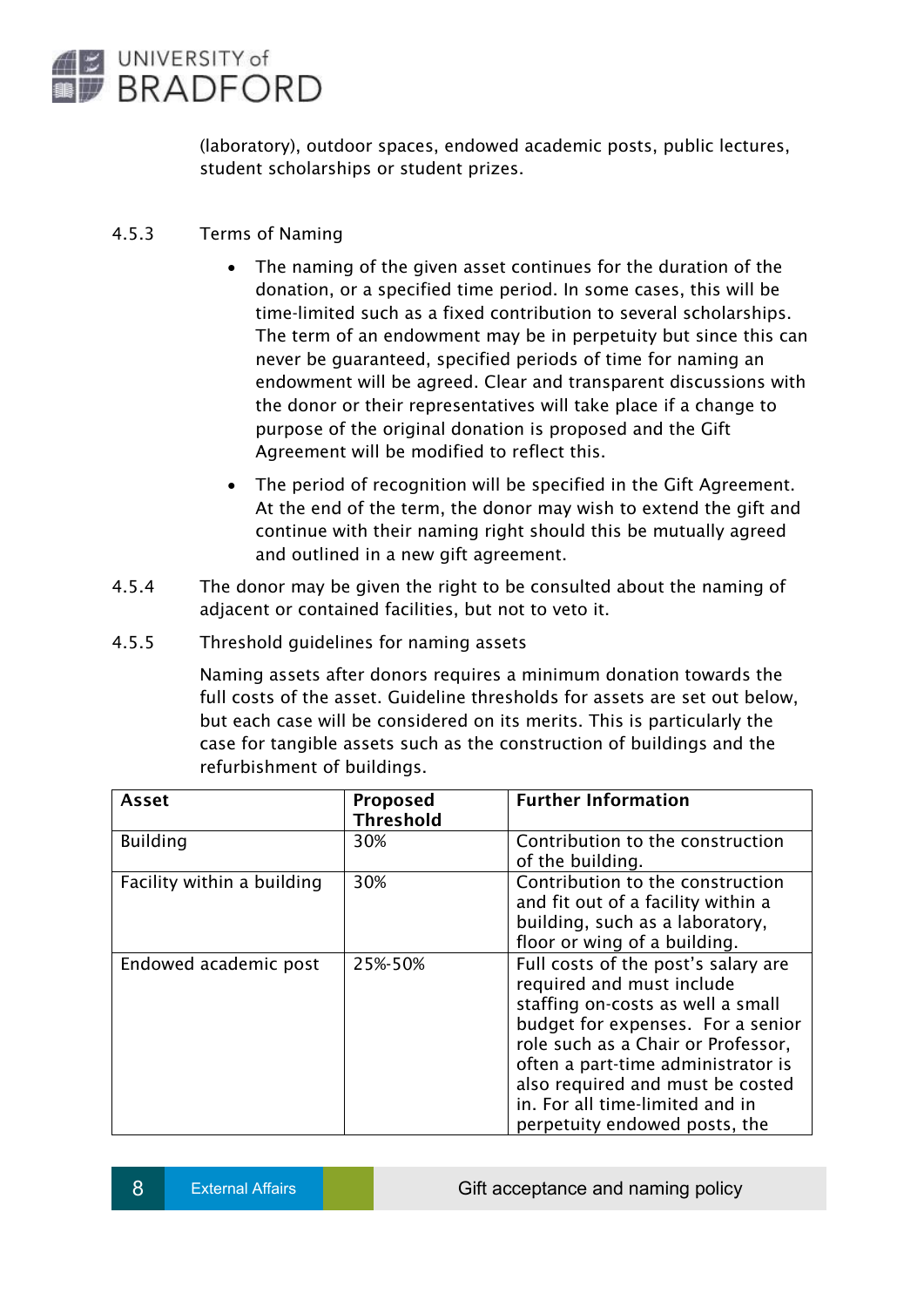

|                                                 |                                                | cost of inflation must be factored<br>in.                                                                                                                                                                                                                                                                                                                                                                                                                      |
|-------------------------------------------------|------------------------------------------------|----------------------------------------------------------------------------------------------------------------------------------------------------------------------------------------------------------------------------------------------------------------------------------------------------------------------------------------------------------------------------------------------------------------------------------------------------------------|
| <b>Student Scholarship</b><br>Tuition Fees (UG) | 50%                                            | Scholarships should be endowed<br>for the duration of the<br>undergraduate study (3 years) and<br>should cover tuition fees before<br>living costs. Donors should be<br>encouraged to cover the full cost<br>of tuition fees, however if part<br>funding is opted a minimum of<br>50% is expected.                                                                                                                                                             |
| Student Scholarship<br>Living Costs (UG)        | Minimum<br>donation of<br>£9,000               | As living costs are harder to<br>quantify for students and will<br>change each year, we would look<br>for a minimum 3-year<br>commitment of £9,000 $(£3,000 a$<br>year for 3 years) rather than a<br>percentage of costs in order for<br>the fund to be named.                                                                                                                                                                                                 |
| Student Scholarship (PG)                        | 50%                                            | Scholarships should be endowed<br>for the duration of the<br>postgraduate study. For taught<br>masters this is one year, for PhDs<br>this is up to four years. Donors<br>should be encouraged to cover<br>the full costs of the student's<br>costs to ensure they can<br>successfully complete their<br>studies, however if part-funding is<br>opted, a minimum of 50% is<br>expected. This donation could be<br>used towards tuition fees or living<br>costs. |
| <b>Student Prize</b>                            | 100%                                           | Full cost for the prize is expected<br>for it to be named after the donor                                                                                                                                                                                                                                                                                                                                                                                      |
| <b>Public Lecture Series</b>                    | 100%                                           | Full cost of the lecture series is<br>expected for it to be named after<br>the donor                                                                                                                                                                                                                                                                                                                                                                           |
| Other                                           | Alumni and<br>Development<br>Office discretion | This could include naming a<br>sports team, collection or archives<br>and would be assessed on an<br>individual gift basis.                                                                                                                                                                                                                                                                                                                                    |

#### 4.5.6 Approving Named Assets

Approval of all physical and non-physical named assets will follow the process for accepting and recording a gift as outlined in 4.4. Due diligence will be carried out as outlined in 4.2 to ascertain the source of the funding and ensure it nor the donor compromises the University's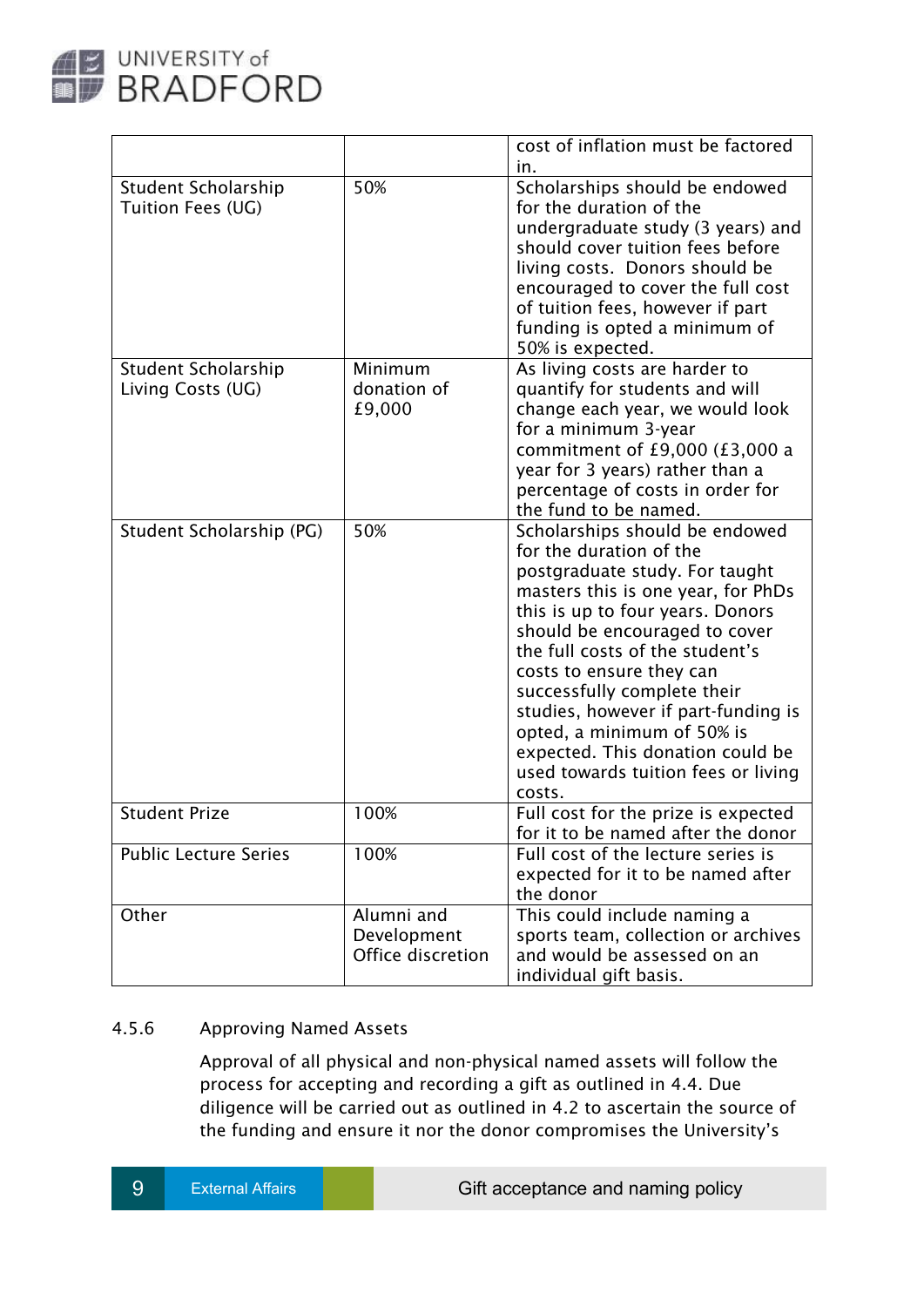

values, financial and legal liabilities. For named assets, consultation with stakeholders and the wider community should also be considered.

#### 4.5.7 Revoking Named Assets

The University will reserve the right to revoke the named asset should the donor breach the gift agreement, should circumstances change or should new facts come to light. Any repayment of donations will be considered as outlined in 4.3.

### <span id="page-9-0"></span>**5 Implementation**

- 5.1 The policy will be uploaded onto the University website.
- 5.2 The policy will be made available to University staff through the University portal.

## <span id="page-9-1"></span>**6 Policy compliance**

6.1 Compliance with this policy is the responsibility of all members of staff, associates, and other third parties who in the course of their duties and responsibilities may be required to accept philanthropic gifts on behalf of the University.

## **7 Monitoring and review**

- 7.1 The impact of this policy shall be reviewed by the Development Manager.
- 7.2 This policy shall be reviewed every two years from the date of approval.

## <span id="page-9-2"></span>**8 Related policies and standards/documentation**

- 8.1 The gift acceptance and naming policy forms part of a suite of policies and should be read in conjunction with the following policies:
	- Anti-Bribery and Corruption,
	- Anti-Money Laundering and Financial Misconduct
	- Long-Term Investment
	- Ethical Framework
	- Due Diligence Framework
	- Ethics Code